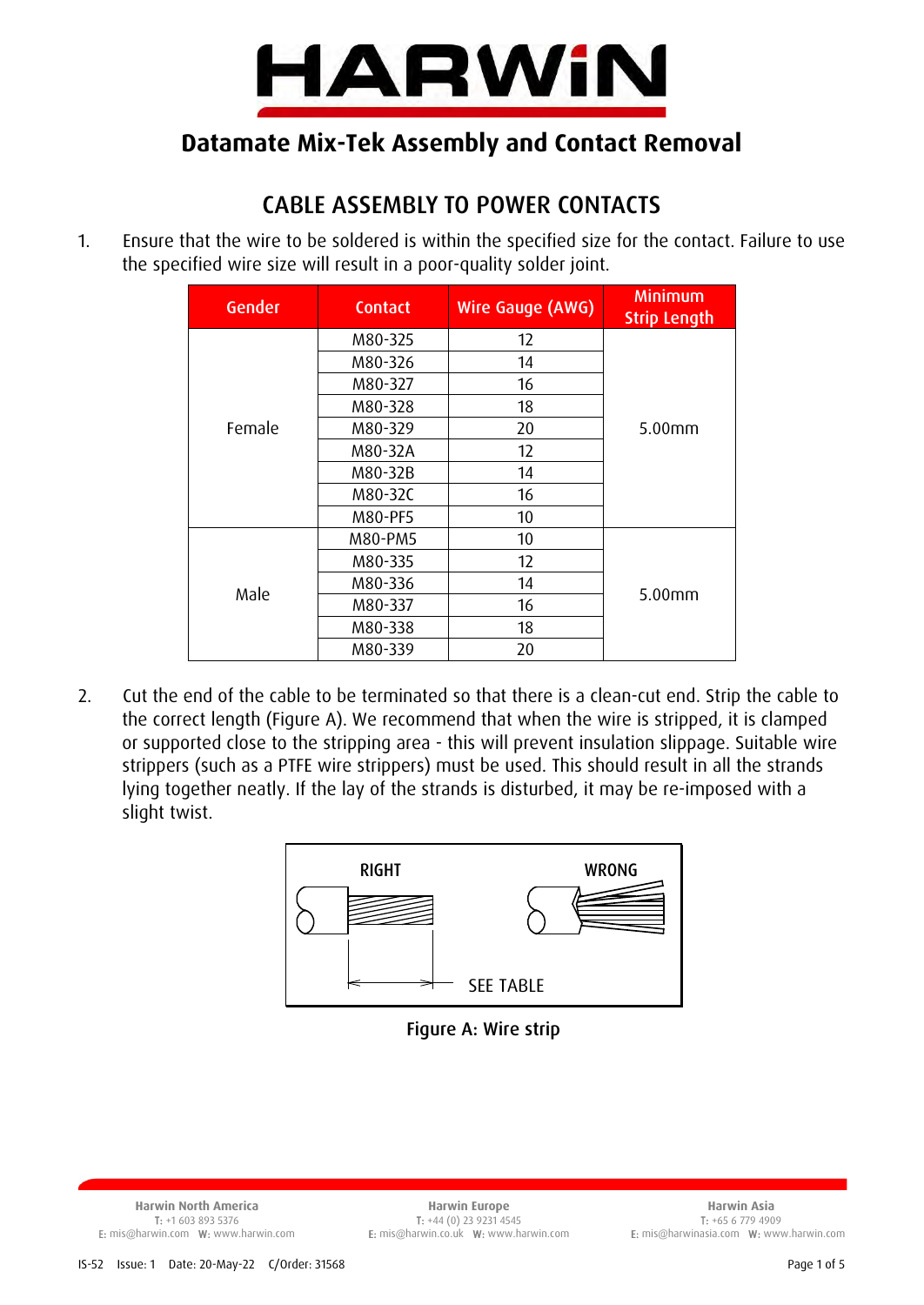- 3. Coat the stripped portion of the wire in flux and insert the wire into the contact.
- 4. Secure the contact and insert the wire into the solder cup ensuring the conductor is bottomed out at the base of the solder cup.
- 5. Using a soldering iron, heat the wire and solder cup and feed solder into the open areas, allow the solder to flow into the cup until it is filled, but not overfilled.



Figure B: Contact and wire assembly

6. Clean the soldered contacts with a suitable alcohol and water wash to remove solder and flux residue.

## CABLE ASSEMBLY TO COAX CONTACTS

For wire to contact assembly of COAX contacts, please see IS-34 - HAND CRIMP TOOLS Z80- 292 & Z80-293.

T: +1 603 893 5376 T: +14 (0) 23 9231 4545 T: +14 (0) 23 9231 4545<br>E: mis@harwin.com T: +65 6 779 4909 T: +65 6 779 4909 T: +65 6 779 4909 E: mis@harwin.com W: www.harwin.com

**Harwin North America Harwin Europe Harwin Asia** E: mis@harwin.co.uk W: www.harwin.com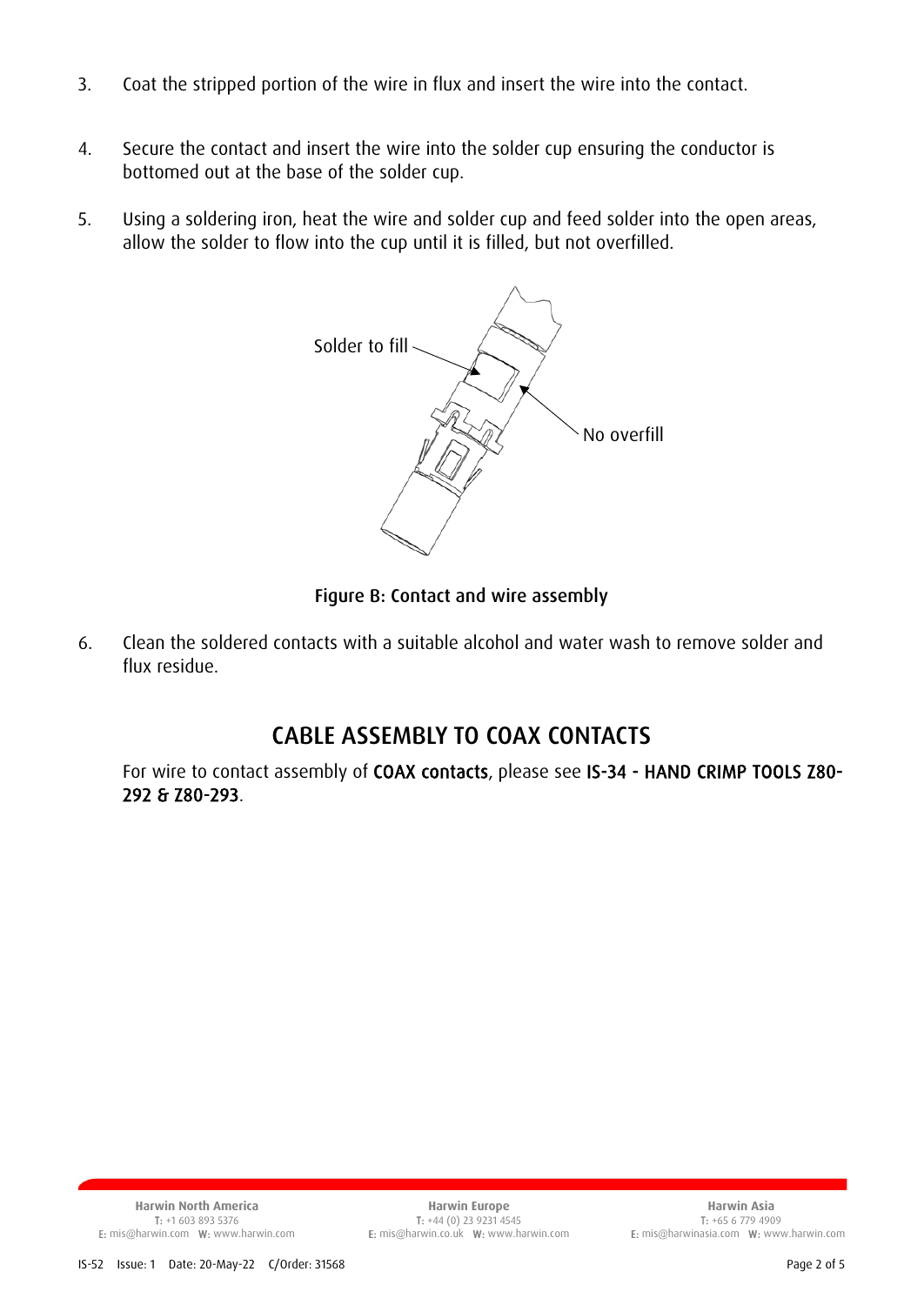### CONTACT ASSEMBLY INTO HOUSING

1. Before assembly ensure that the retention collar is oriented correctly, with the retention tangs aligned with the corners of the square.



Figure C: Correct collar orientation

2. Take the wire and contact assembly and insert into the back end of the housing, ensuring that the contact square is lined up with the housing, and the contact is not at an angle to the housing cavity. The contact should move freely into the housing until the back of the solder cup is around 1-2mm from the back of the housing, where resistance will be felt.



Figure D: Contact insertion resistance position

3. Gently push on the wire until you can feel / hear that the contact collar has engaged within the housing. The back square section of the contact should sit flush with the lower walls of the housing once fully inserted.



#### Figure E: Contacts pushed to depth

**Harwin North America Harwin Europe Harwin Asia**

T: +1 603 893 5376 T: +44 (0) 23 9231 4545 T: +65 6 779 4909

E: mis@harwin.com W: www.harwin.com E: mis@harwin.co.uk W: www.harwin.com E: mis@harwinasia.com W: www.harwin.com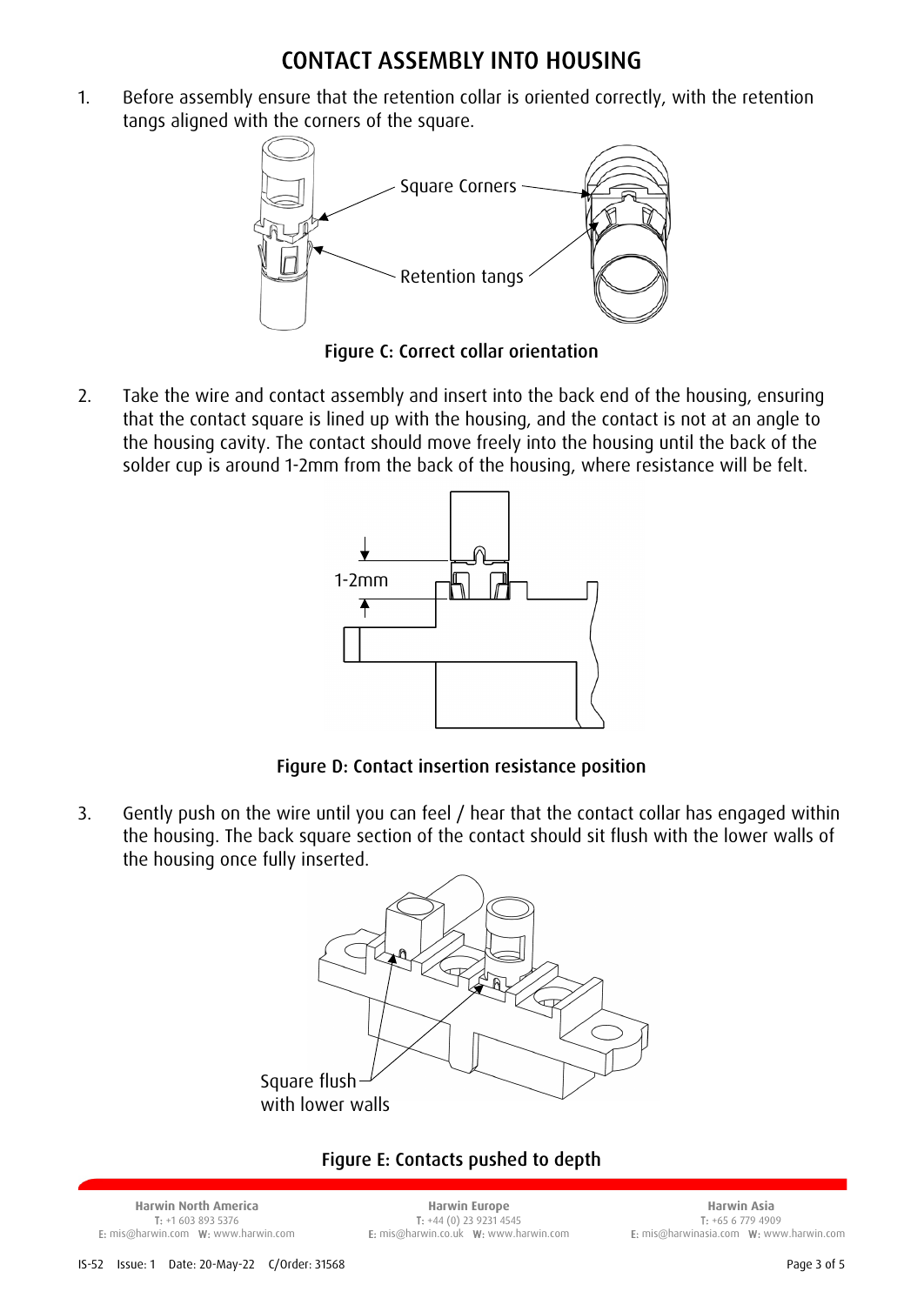## **CONTACT REMOVAL FROM HOUSING**

1. Insert Z80-290 contact removal tool into the mating end of the cable housing, making sure the tips are oriented to the corners of the housing opening, and are outside of the contact. Push slightly on the rear of the contact while inserting the tool (this helps properly engage over the retention tabs internally).



Figure F: Prongs correctly oriented Figure G: Tool pushed to depth

- 2. Push the tool to depth, the prongs should be mostly inside the housing.
- 3. Gently pull back on the contacts wire and completely remove the contact from the assembly.

### **REMOVAL TOOL MAINTENANCE**

While it is possible to bend back the tool heads prongs if damaged in use, it is recommended that if the tool prongs show signs of permanent set that a new tool is purchased.

If you have any questions about this instruction sheet, or the Datamate range of connectors, please contact **technical@harwin.com**.

E: mis@harwin.com W: www.harwin.com E: mis@harwin.co.uk W: www.harwin.com E: mis@harwinasia.com W: www.harwin.com

**Harwin North America Harwin Europe Harwin Asia** T: +1 603 893 5376 T: +44 (0) 23 9231 4545 T: +65 6 779 4909